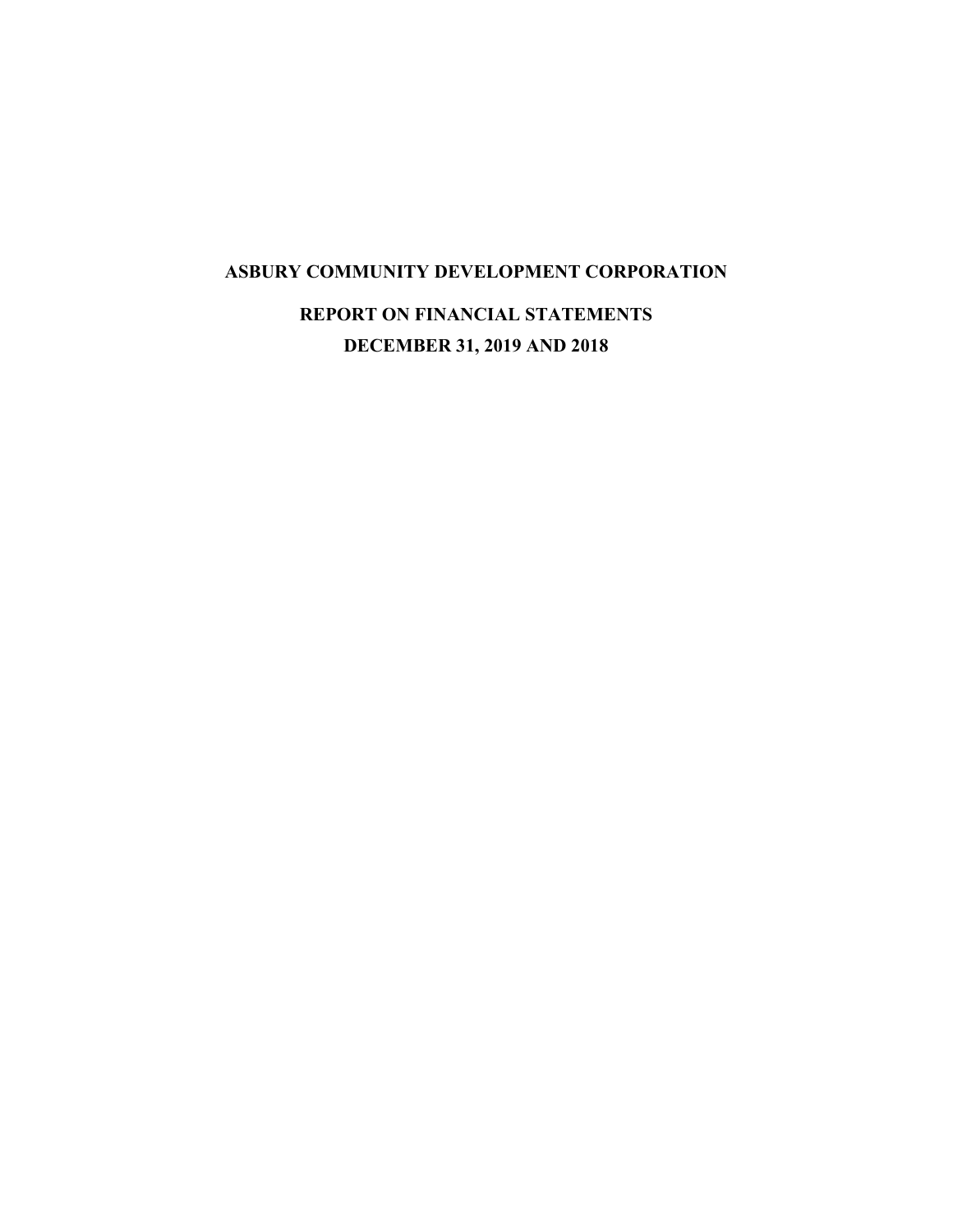## **TABLE OF CONTENTS**

|                                                     | <u>Page</u> |
|-----------------------------------------------------|-------------|
| <b>INDEPENDENT AUDITOR'S REPORT</b>                 | $1 - 2$     |
| FINANCIAL STATEMENTS                                |             |
| <b>Comparative Statements of Financial Position</b> |             |
| <b>Comparative Statements of Activities</b>         |             |
| Comparative Statements of Cash Flows                | 5           |
| Notes to Financial Statements                       | 11          |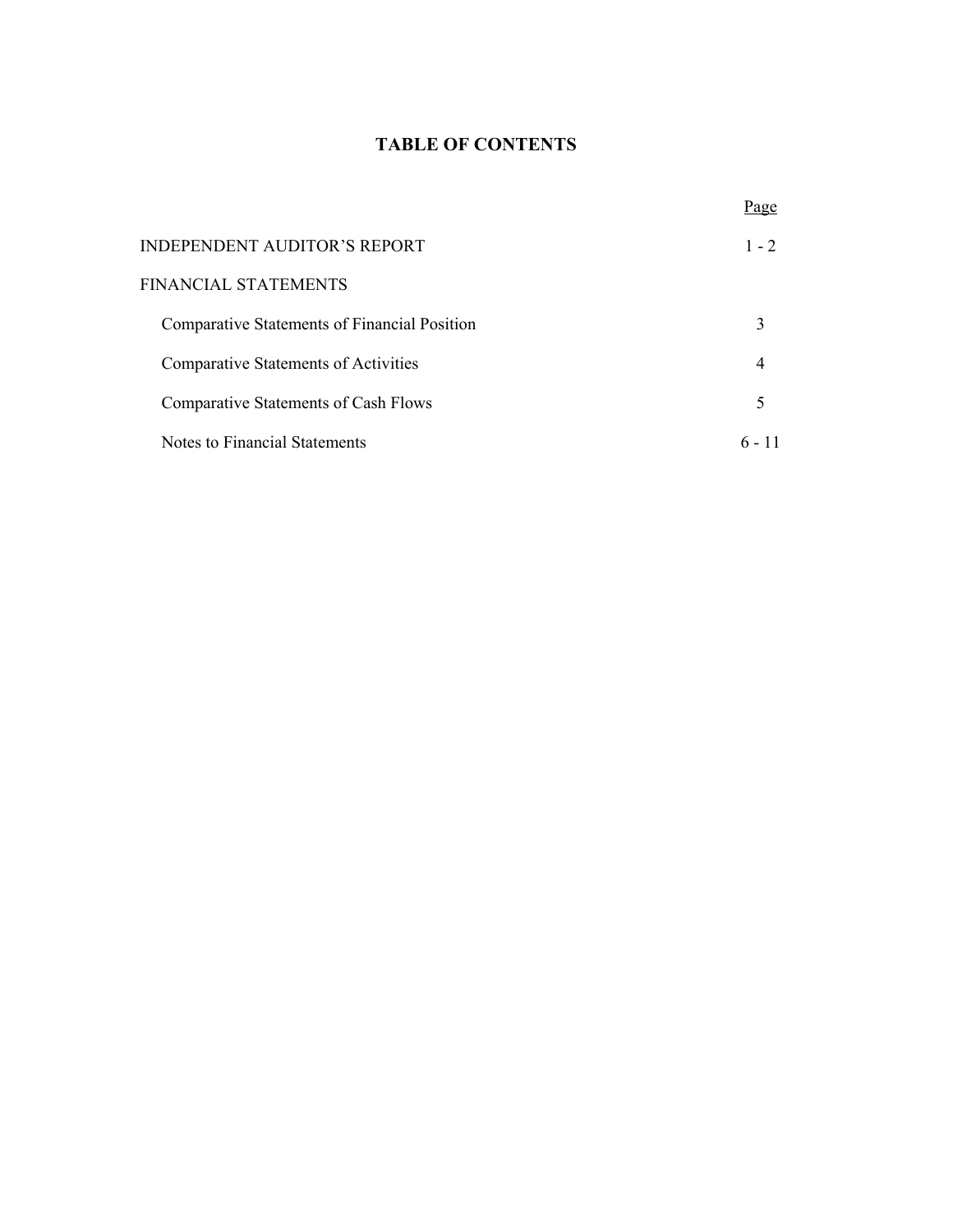# ROY, NOYE & WARREN, CPA, P.C.

2377 S. LINDEN RD., SUITE A · FLINT, MI 48532 · P. 810.720.4700 · F. 810.720.4701

#### **INDEPENDENT AUDITOR'S REPORT**

To the Board of Directors Asbury Community Development Corporation

We have audited the accompanying financial statements of the Asbury Community Development Corporation (a nonprofit organization), which comprise the statements of financial position as of December 31, 2019 and 2018, and the related statements of activities and cash flows for the years then ended, and the related notes to the financial statements.

#### **Management's Responsibility for the Financial Statements**

Management is responsible for the preparation and fair presentation of these financial statements in accordance with accounting principles generally accepted in the United States of America; this includes the design, implementation, and maintenance of internal control relevant to the preparation and fair presentation of financial statements that are free from material misstatement, whether due to fraud or error.

#### **Auditor's Responsibility**

Our responsibility is to express an opinion on these financial statements based on our audits. We conducted our audits in accordance with auditing standards generally accepted in the United States of America. Those standards require that we plan and perform the audit to obtain reasonable assurance about whether the financial statements are free from material misstatement.

An audit involves performing procedures to obtain audit evidence about the amounts and disclosures in the financial statements. The procedures selected depend on the auditor's judgment, including the assessment of the risks of material misstatement of the financial statements, whether due to fraud or error. In making those risk assessments, the auditor considers internal control relevant to the entity's preparation and fair presentation of the financial statements in order to design audit procedures that are appropriate in the circumstances, but not for the purpose of expressing an opinion on the effectiveness of the entity's internal control. Accordingly, we express no such opinion. An audit also includes evaluating the appropriateness of accounting policies used and the reasonableness of significant accounting estimates made by management, as well as evaluating the overall presentation of the financial statements.

We believe that the audit evidence we have obtained is sufficient and appropriate to provide a basis for our audit opinion.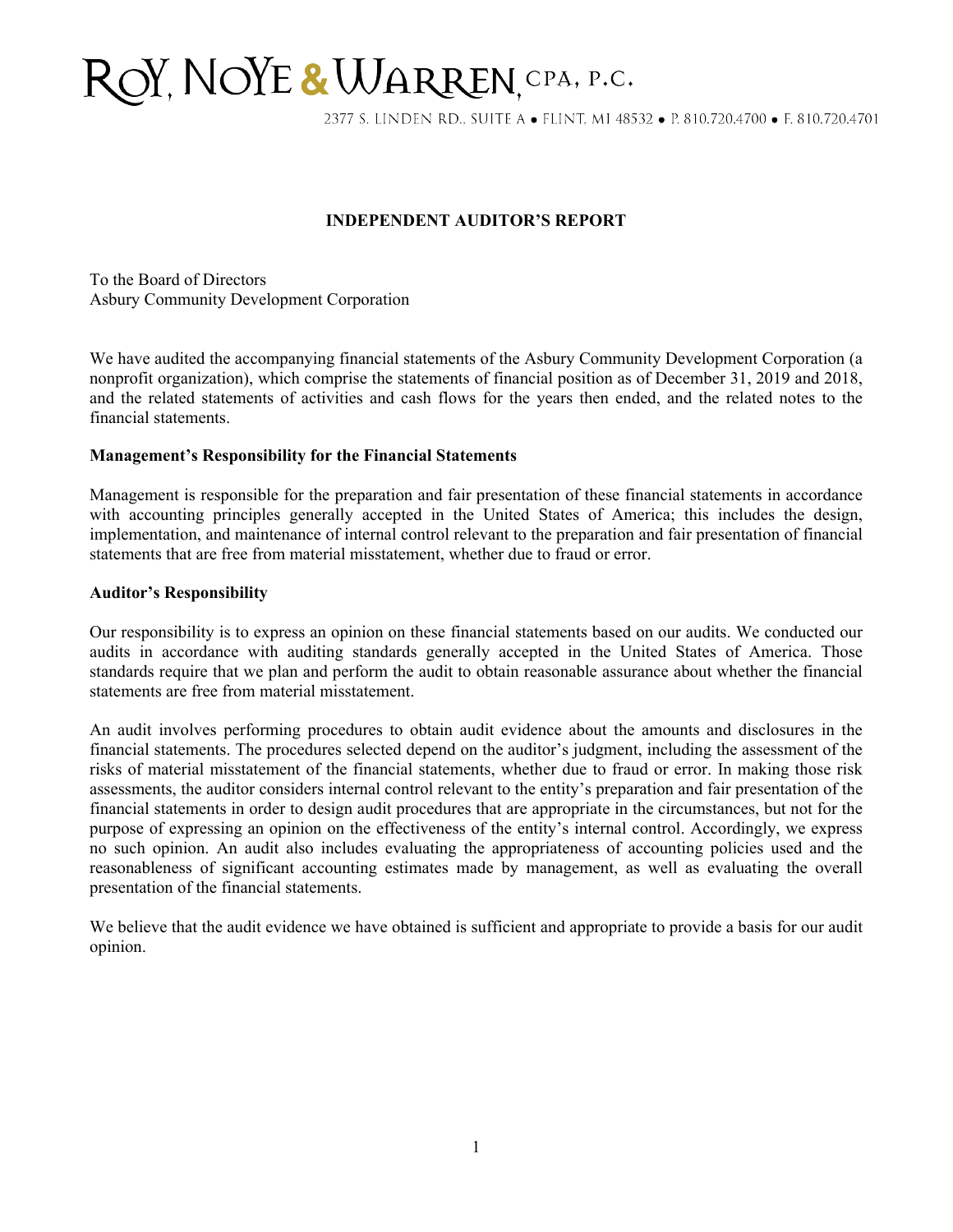#### **Opinion**

In our opinion, the financial statements referred to above present fairly, in all material respects, the financial position of the Asbury Community Development Corporation as of December 31, 2019 and 2018, and the changes in its net assets and its cash flows for the years then ended in accordance with accounting principles generally accepted in the United States of America.

Roy, Noze & Warren, CP4.P.C

Roy, Noye & Warren, CPA, P.C. Flint, Michigan

November 25, 2020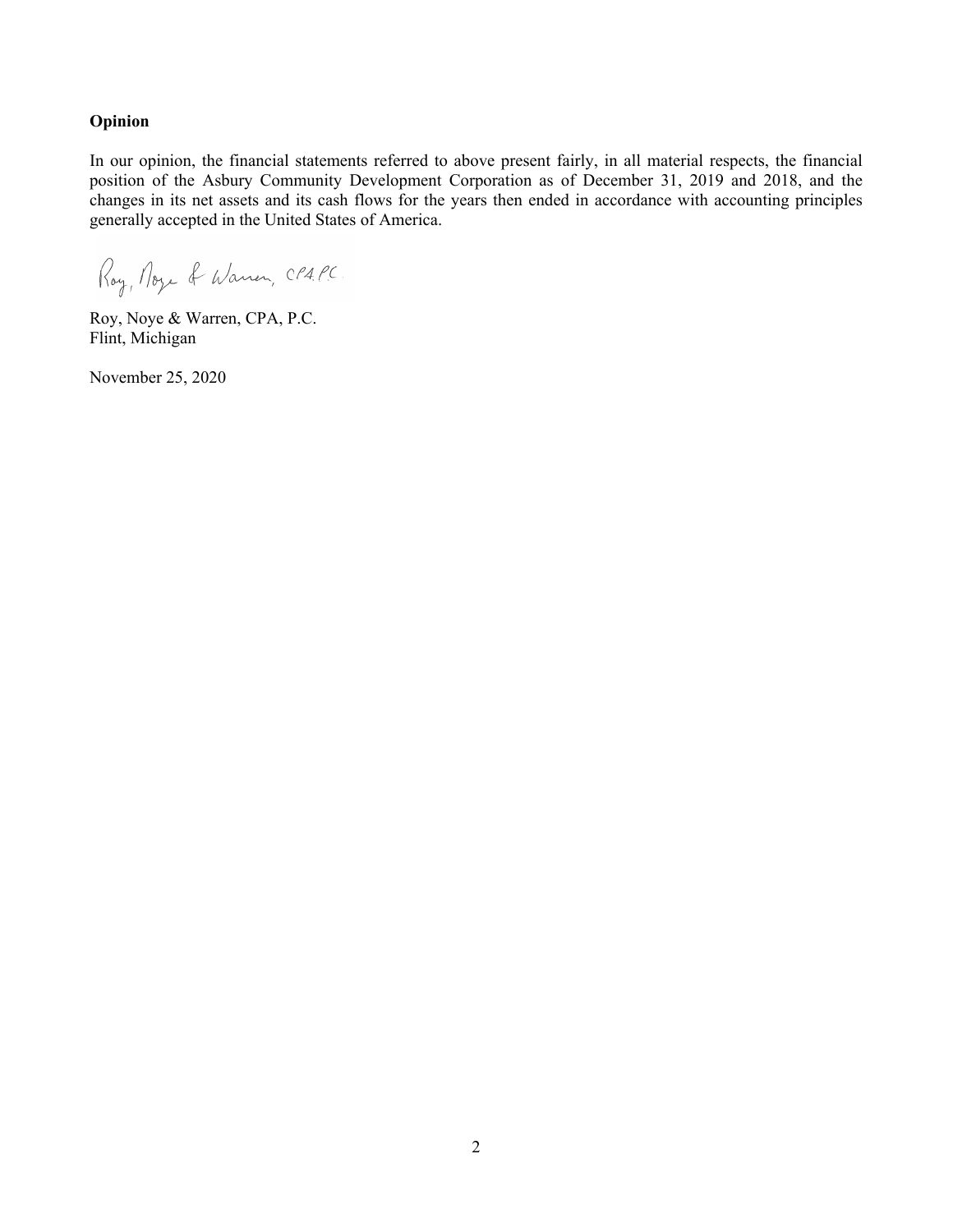#### **ASBURY COMMUNITY DEVELOPMENT CORPORATION COMPARATIVE STATEMENTS OF FINANCIAL POSITION DECEMBER 31, 2019 AND 2018**

|                                                         | 2019          | 2018          |
|---------------------------------------------------------|---------------|---------------|
| <b>ASSETS</b>                                           |               |               |
| <b>CURRENT ASSETS</b>                                   |               |               |
| Cash and Cash Equivalents                               | \$<br>40,960  | \$<br>31,957  |
| Accounts Receivable                                     | 2,492         | 13,160        |
| Loan Receivable From Asbury UMC                         | 4,053         | 27,308        |
| <b>Other Current Assets</b>                             | 1,230         | 382           |
| TOTAL CURRENT ASSETS                                    | 48,735        | 72,807        |
| NONCURRENT ASSETS                                       |               |               |
| Property and Equipment, Net of Accumulated Depreciation | 118,575       | 134,898       |
| TOTAL NONCURRENT ASSETS                                 | 118,575       | 134,898       |
| <b>TOTAL ASSETS</b>                                     | \$<br>167,310 | \$<br>207,705 |
| <b>LIABILITIES AND NET ASSETS</b>                       |               |               |
| <b>CURRENT LIABILITIES</b>                              |               |               |
| Accounts Payable                                        | \$<br>2,666   | \$<br>11,415  |
| Accrued Payroll and Related Liabilities                 | 7,403         | 7,562         |
| Deferred Revenue                                        | 21,581        | 46,875        |
| Current Portion of Long Term Debt                       | 4,230         | 5,012         |
| <b>Security Deposit</b>                                 | 400           | 400           |
| TOTAL CURRENT LIABILITIES                               | 36,280        | 71,264        |
| <b>LONG TERM LIABILITIES</b>                            |               |               |
| Long Term Debt                                          | 14,102        | 17,960        |
| TOTAL LONG TERM LIABILITIES                             | 14,102        | 17,960        |
| <b>TOTAL LIABILITIES</b>                                | 50,382        | 89,224        |
| <b>NET ASSETS</b>                                       |               |               |
| <b>Without Donor Restrictions</b>                       | 116,928       | 118,481       |
| With Donor Restrictions                                 |               |               |
| TOTAL NET ASSETS                                        | 116,928       | 118,481       |
| TOTAL LIABILITIES AND NET ASSETS                        | \$<br>167,310 | \$<br>207,705 |

See accompanying notes to the financial statements.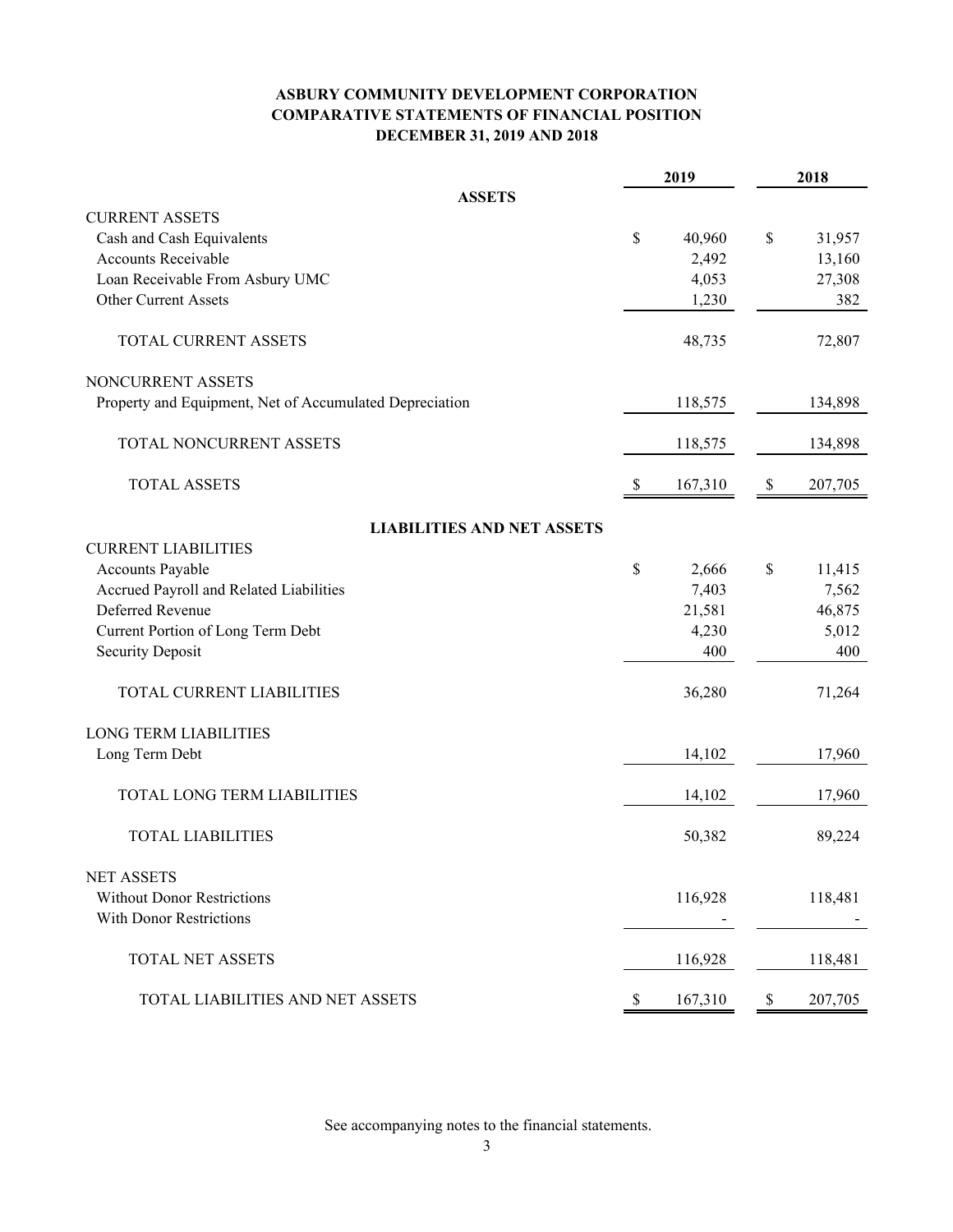#### **ASBURY COMMUNITY DEVELOPMENT CORPORATION COMPARATIVE STATEMENTS OF ACTIVITIES DECEMBER 31, 2019 AND 2018**

| CHANGES IN NET ASSETS WITHOUT DONOR RESTRICTIONS   | 2019          | 2018          |
|----------------------------------------------------|---------------|---------------|
| Revenue and Gains                                  |               |               |
| Direct Public Grants                               | \$<br>248,921 | \$<br>156,762 |
| Direct Public Support:                             |               |               |
| <b>Individual Donations</b>                        | 42,032        |               |
| Gifts in Kind - Labor                              | 92,018        | 193,299       |
| Gifts in Kind - Goods                              | 32,575        | 42,005        |
| Gifts in Kind - Professional Services              | 1,054         | 15,000        |
| Other                                              | 13,971        | 11,606        |
| <b>Government Contracts</b>                        | 17,500        | 43,274        |
| Program Income                                     | 12,366        | 8,649         |
| Rentals                                            | 9,420         | 9,290         |
| Interest Income                                    | 1,930         | 20            |
| TOTAL REVENUE AND GAINS WITHOUT DONOR RESTRICTIONS | 471,787       | 479,905       |
| Net Assets Released From Restrictions:             |               |               |
| Satisfaction of Program and Time Restrictions      | 15,146        | 97,265        |
| TOTAL REVENUE, GAINS, AND OTHER SUPPORT WITHOUT    |               |               |
| <b>DONOR RESTRICTIONS</b>                          | 486,933       | 577,170       |
| Expenses                                           |               |               |
| Program Services:                                  |               |               |
| Cost of Goods Sold                                 |               | 221           |
| Supplies                                           | 2,630         | 8,767         |
| Vehicle Expenses                                   | 12,336        | 19,309        |
| Marketing and Communications                       | 9,076         | 14,281        |
| Food and Food Preparation                          | 10,188        | 7,728         |
| Land Expenses                                      | 19,602        | 29,838        |
| Facilities and Equipment                           | 60,036        | 48,995        |
| In Kind Labor                                      | 89,953        | 189,804       |
| In Kind Goods                                      |               | 294           |
| Payroll Expenses                                   | 152,504       | 92,946        |
| Program Incentives                                 | 55,318        | 46,985        |
| <b>Contract Services</b>                           | 38,482        | 47,302        |
| <b>Staff Development</b>                           | 940           | 203           |
| Uncollectible Program Income                       | 4,433         | 3,373         |
| Administrative:                                    |               |               |
| In Kind Labor                                      | 2,065         | 3,495         |
| Payroll Expenses                                   | 4,286         | 1,446         |
| Other                                              | 6,894         | 6,825         |
| Other Expenses:                                    |               |               |
| Depreciation                                       | 16,628        | 10,867        |
| Fundraising                                        | 756           | 9,012         |
| Loss on Disposal of Fixed Asset                    | 2,359         |               |
| TOTAL EXPENSES                                     | 488,486       | 541,691       |
| INCREASE (DECREASE) IN NET ASSETS WITHOUT          |               |               |
| <b>DONOR RESTRICTIONS</b>                          | (1, 553)      | 35,479        |
|                                                    |               |               |
| CHANGES IN NET ASSETS WITH DONOR RESTRCITIONS      |               |               |
| Direct Public Grants                               | 5,000         | 91,614        |
| Government Grants                                  | 10,146        | 1,500         |
| Net Assets Released From Restrictions:             |               |               |
| Satisfaction of Program and Time Restrictions      | (15, 146)     | (97,265)      |
| INCREASE (DECREASE) IN NET ASSETS WITH             |               |               |
| <b>DONOR RESTRICTIONS</b>                          |               | (4,151)       |
|                                                    |               |               |
| Increase (Decrease) in Net Assets                  | (1, 553)      | 31,328        |
| Net Assets, Beginning of Year                      | 118,481       | 87,153        |
| Net Assets, End of Year                            | \$<br>116,928 | \$<br>118,481 |

See accompanying notes to the financial statements.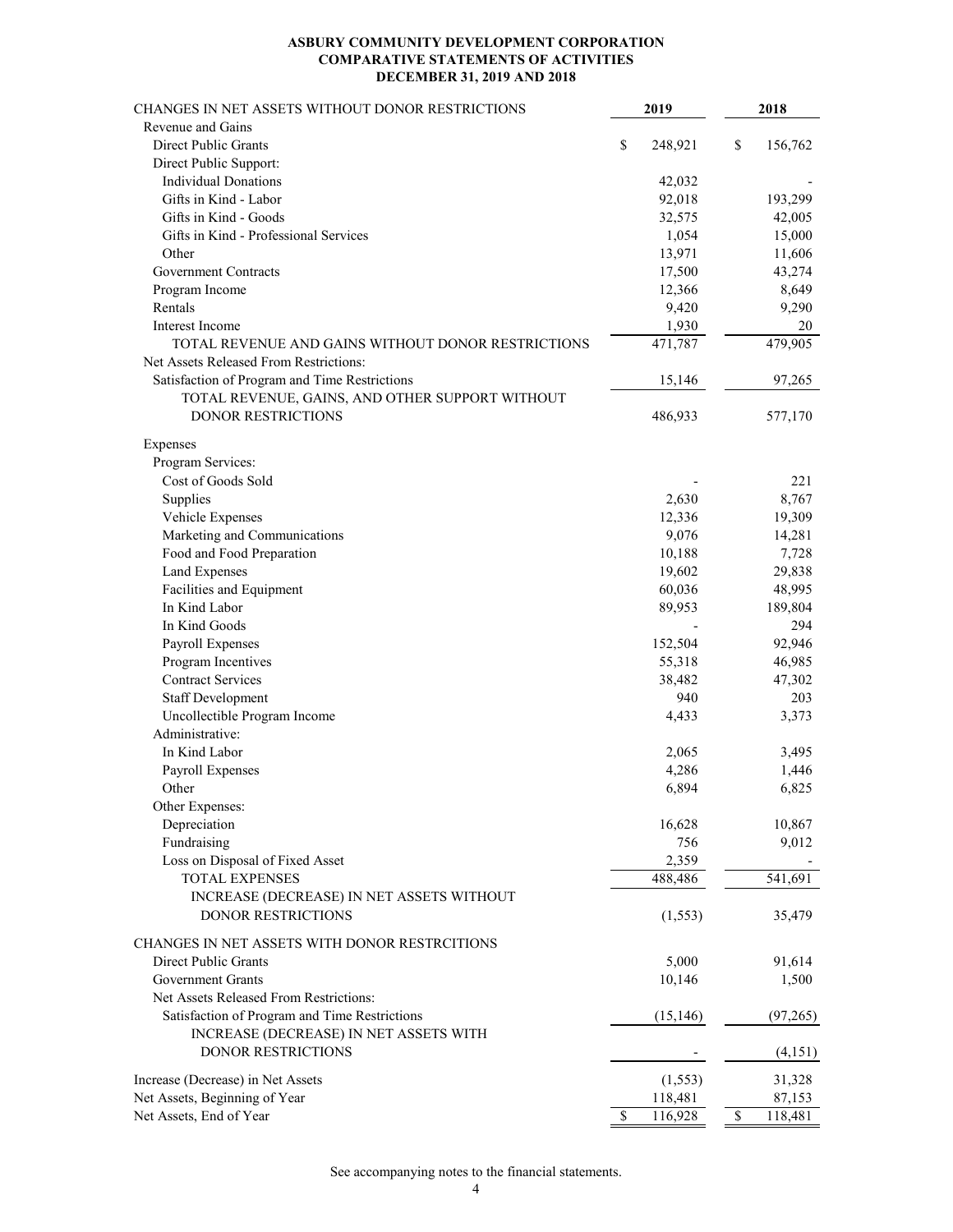#### **ASBURY COMMUNITY DEVELOPMENT CORPORATION COMPARATIVE STATEMENTS OF CASH FLOWS DECEMBER 31, 2019 AND 2018**

|                                                                | 2019 |           | 2018 |           |
|----------------------------------------------------------------|------|-----------|------|-----------|
| Cash Flows From Operating Activities:                          |      |           |      |           |
| Increase (Decrease) in Net Assets                              | \$   | (1, 553)  | \$   | 31,328    |
| Adjustments to Reconcile Increase (Decrease) in Net Assets to  |      |           |      |           |
| Net Cash Provided by (Used in) Operating Activities:           |      |           |      |           |
| Depreciation                                                   |      | 16,628    |      | 10,867    |
| Loss on Disposal of Fixed Asset                                |      | 2,359     |      |           |
| (Increase) Decrease in Accounts Receivables                    |      | 10,668    |      | (10, 860) |
| (Increase) Decrease in Other Current Assets                    |      | (848)     |      | 1,114     |
| (Increase) Decrease in Renovation Loans Outstanding, Net       |      |           |      | 2,308     |
| Increase (Decrease) in Accounts Payable                        |      | (8,749)   |      | (664)     |
| Increase (Decrease) in Accrued Payroll and Related Liabilities |      | (159)     |      | 551       |
| Increase (Decrease) in Owed to Asbury UMC                      |      |           |      | (6,000)   |
| Increase (Decrease) in Deferred Revenue                        |      | (25, 294) |      | (22,796)  |
| Increase (Decrease) in Security Deposits                       |      |           |      | 200       |
| Net Cash Provided by (Used in) Operating Activities            |      | (6,948)   |      | 6,048     |
| Cash Flows From Investing Activities:                          |      |           |      |           |
| Loan to Asbury UMC                                             |      | (4,053)   |      | (29, 488) |
| Repayments of Loan From Asbury UMC                             |      | 27,308    |      | 2,180     |
| Proceeds from Tractor Insurance                                |      | 23,830    |      |           |
| Purchase of Property and Equipment                             |      | (26, 494) |      | (87, 678) |
| Net Cash Provided by (Used in) Investing Activities            |      | 20,591    |      | (114,986) |
| Cash Flows From Financing Activities:                          |      |           |      |           |
| Repayments of Long Term Debt                                   |      | (25,792)  |      | (2,088)   |
| Proceeds From Long Term Debt                                   |      | 21,152    |      | 25,060    |
| Net Cash Provided by (Used in) Financing Activities            |      | (4,640)   |      | 22,972    |
| Net Increase (Decrease) in Cash and Cash Equivalents           |      | 9,003     |      | (85,966)  |
| Cash and Cash Equivalents, Beginning of Year                   |      | 31,957    |      | 117,923   |
| Cash and Cash Equivalents, End of Year                         | S    | 40,960    | \$   | 31,957    |

Interest Paid - \$0 (In 2019 and 2018)

Schedule of Non-Cash Investing and Financing Activities:

There were no significant non-cash investing and financing activities.

See accompanying notes to the financial statements.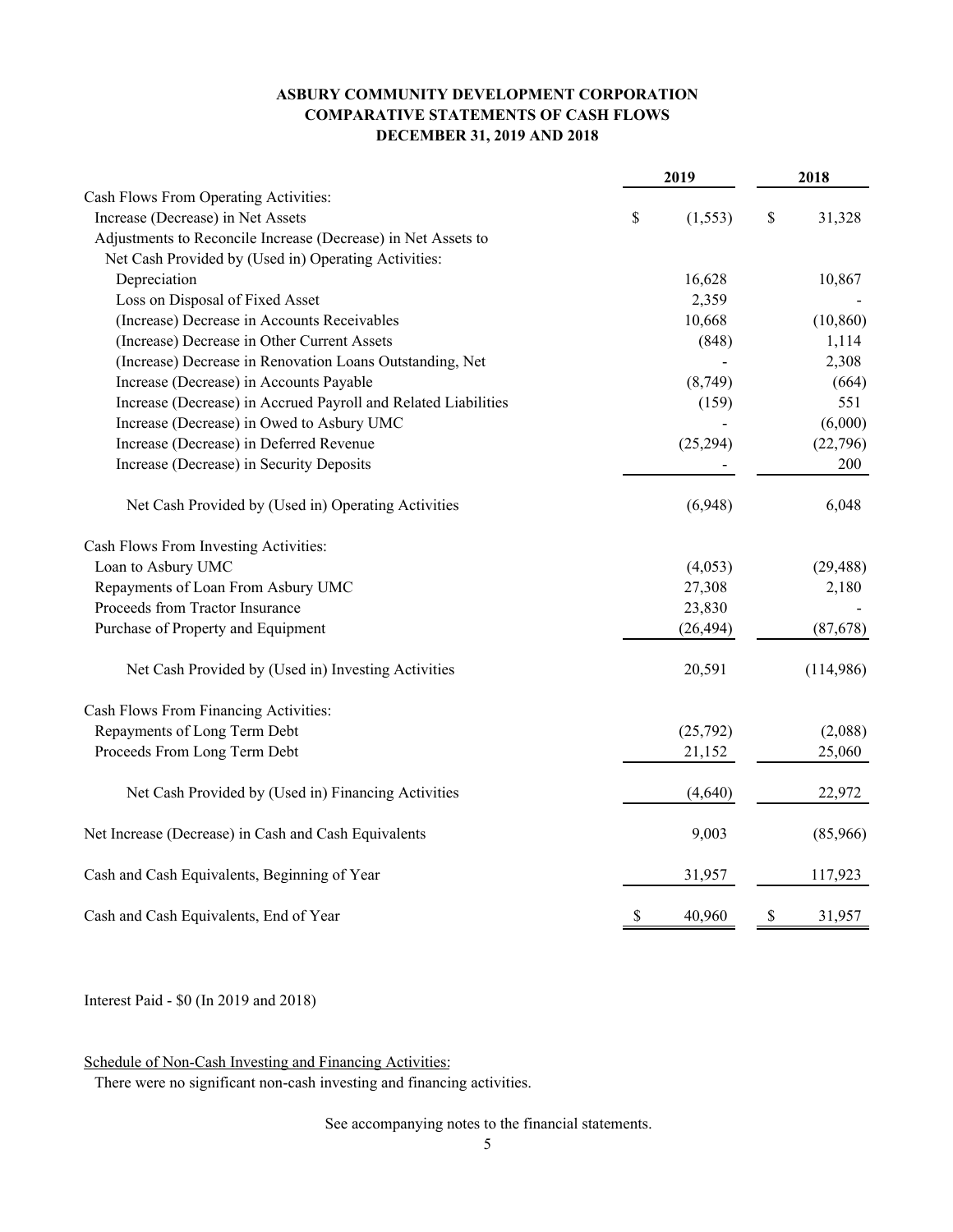#### **NOTE 1 — SUMMARY OF SIGNIFICANT ACCOUNTING POLICIES**

#### *Nature of Activities*

Asbury Community Development Corporation (the "Corporation"), is a nonprofit Michigan organization that was established on October 3, 2011. The Corporation is organized exclusively for charitable and educational purposes. These purposes include promoting family development and economic revitalization, enlisting youth and college interns to implement the programs and activities, improving the quality of life in the neighboring community, and partnering with other charitable organizations in leveraging neighborhood people and their assets.

The Corporation's programs support four strategic objectives: i) To be a center for connections in the community, sometimes referred to as a community hub; ii) To be a center for health and wellness in the community; iii) To be a center for spiritual growth; and, iv) To be sustainable. The Board of Directors use these four strategic objectives in governance of the Corporation.

The Corporation's key programs are as follows:

Asbury Farms is a large-scale, commercial farming operation located on what was once vacated property in the Eastside neighborhood. Several local residents have been hired to run the farm and ensure that the Corporation's presence in the neighborhood is a blessing for residents. While Asbury Farms is a commercial operation, it also includes several community access areas that residents are welcome to help themselves to fruit and vegetables. Asbury encourages community participation in all of its efforts.

Asbury Farms Café promotes healthy eating habits by utilizing produce grown in the community that is prepared and presented in an appealing manner. Asbury hires local residents, uses volunteers, and engages youth who are trained by an Executive Chef, who also oversees the farm to table operations for the Corporation.

The Corporation operates a Community Help Center that is open to the public one day each week. Residents have access to a variety of services during the hours of operation, including bottled water and food provided by the Food Bank of Eastern Michigan. The Corporation's neighbor connect programs promote family health, wellness, and literacy while connecting neighbors with each other and with the resources they need. Every week individuals and families turn to Asbury to help them supplement their food supply. Asbury is a partner with the Genesee County Food Bank and other nonprofits to provide services for individuals and families affected by the Flint water crisis.

Asbury participates in the Clean & Green program which is managed by the Genesee County Land Bank for the purpose of maintaining vacant lots. Asbury employs local youth for this effort.

The Asbury House provides temporary housing for local college students and missionaries with a passion for making a difference in the neighborhood. The Corporation encourages residents to explore creative ways to implement what they learn in the classroom in the local neighborhood. This is an ideal opportunity for students looking for a unique educational experience where the classroom can take to the streets. Whether their future includes social work or entrepreneurship, the Asbury House offers an environment for achieving both academic goals and making an impact in their community. The house is fully furnished including beds, kitchen items, and a washer and dryer.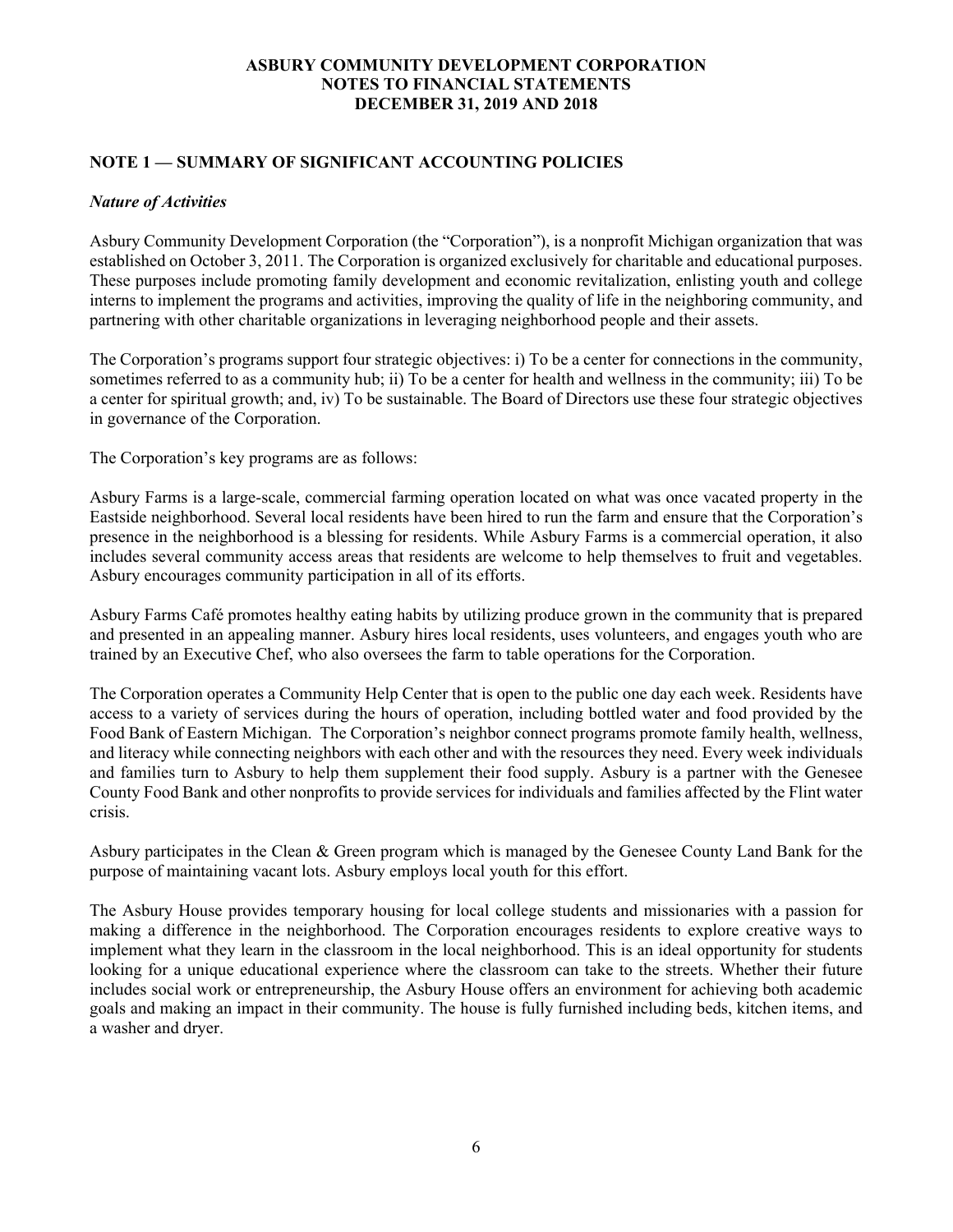#### **NOTE 1 — SUMMARY OF SIGNIFICANT ACCOUNTING POLICIES (CONTINUED)**

#### *Basis of Accounting*

The financial statements have been prepared using the accrual basis of accounting in conformity with accounting principles generally accepted in the United States of America. Revenues are recognized when earned and expenses as incurred.

#### *Basis of Presentation*

The Corporation reports information regarding its financial position and activities according to two classes of net assets: net assets with donor restrictions and net assets without donor restrictions.

#### *Use of Estimates*

The preparation of financial statements in accordance with generally accepted accounting principles requires the use of management's estimates.

#### *Financial Instruments and Concentration of Credit Risk*

The Corporation is subject to credit risk through investments, accounts receivable, and cash and cash equivalents. Credit risk with respect to accounts receivable is minimized because the Corporation closely monitors receivables and historically has not experienced significant losses on accounts receivable. The cash accounts are held in institutions insured by the Federal Deposit Insurance Corporation. Cash in banks, based on bank balances, do not exceed federally insured limits at December 31, 2019 and December 31, 2018.

During the year ending December 31, 2019, 33% of the Corporation's revenues were directly from or passed through the Ruth Mott Foundation, 15% directly passed from or through the Michigan Works, 12% directly passed from or through the United Way, 10% directly passed from or through the Asbury United Methodist Chirch, and no other source accounted for more than 10% of revenues. During the year ending December 31, 2018, 28% of the Corporation's revenues were directly from or passed through the Michigan Works, 24% directly passed from or through the Ruth Mott Foundation, and no other source accounted for more than 10% of revenues.

#### *Accounts Receivable*

Uncollectible accounts receivable are charged directly against earnings when they are determined to be uncollectible. Use of this method does not result in a material difference from the valuation method required by generally accepted accounting principles.

#### *Property and Equipment*

Property and equipment are recorded at cost if purchased or fair market value if contributed, at the date of acquisition. Depreciation is provided for using the straight-line method to write off the cost of the assets over the following estimated useful lives: buildings, 39 years; equipment, 10 years; hoop houses, 5 years; land improvements, 20 years; and vehicles, 5 years. Equipment costing less than \$1,000 is expensed. Maintenance and repairs that do not enhance the value or extend the useful life of an asset are charged to expense as incurred.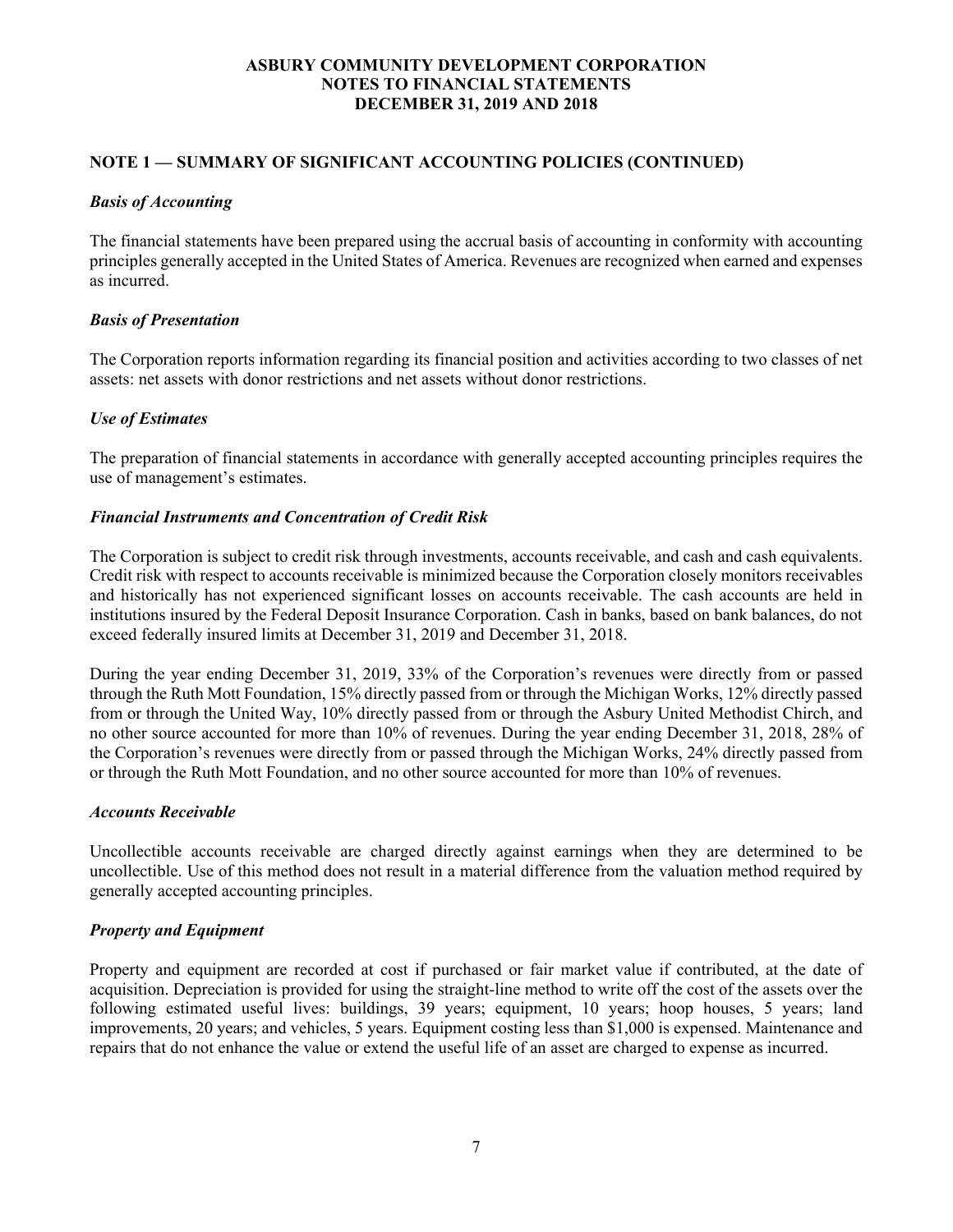#### **NOTE 1 — SUMMARY OF SIGNIFICANT ACCOUNTING POLICIES (CONTINUED)**

#### *Revenue Recognition*

We recognize revenue from consulting and training and services when the performance obligations of providing the services are met. Special events revenue is comprised of an exchange element based upon the direct benefits donors receive and a contribution element for the difference. We recognize special events revenue equal to the fair value of direct benefits to donors when the special event takes place. We recognize the contribution element of special event revenue immediately, unless there is a right of return if the special event does not take place.

We recognize contributions when cash, securities or other assets, an unconditional promise to give, or a notification of a beneficial interest is received. Conditional promises to give, that is, those with a measurable performance or other barrier, and a right of return, are not recognized until the conditions on which they depend have been substantially met.

#### *Statement of Cash Flows*

For purposes of the Comparative Statements of Cash Flows, the Corporation considers all highly liquid debt instruments purchased with a maturity of three months or less to be cash equivalents.

#### *Income Taxes*

The Corporation is exempt from federal income taxes under provisions of Section  $501(c)(3)$  of the Internal Revenue Code, except for taxes that may arise from unrelated business income. The Corporation is no longer subject to federal income tax examinations by tax authorities for the calendar years ended before December 31, 2016, and is no longer subject to state income tax examinations by tax authorities for the years ended on or before December 31, 2015.

#### *Cost Allocation*

The financial statements report certain categories of expenses that are attributable to more than one program or supporting function. Therefore, these expenses require allocation on a reasonable basis that is consistently applied. Expenses are allocated on the basis of time spent working on each program and the size of the individual program compared to all of the programs taken as a whole.

#### **NOTE 2 — CHANGE IN ACCOUNTING PRINCIPLE**

On August 18, 2016, FASB issued Accounting Standards Update (ASU) 2016-14, Not-for-Profit Entities (Topic 958) – *Presentation of Financial Statements of Not-for-Profit Entities*. The update addresses the complexity and understandability of net asset classification, deficiencies in information about liquidity and availability of resources, and the lack of consistency in the type of information provided about expenses and investment return. We have implemented ASU 2016-14 and have adjusted the presentation in these financial statements accordingly. The ASU has been applied retrospectively to all periods presented. No changes in net assets were made due to the application of the ASU.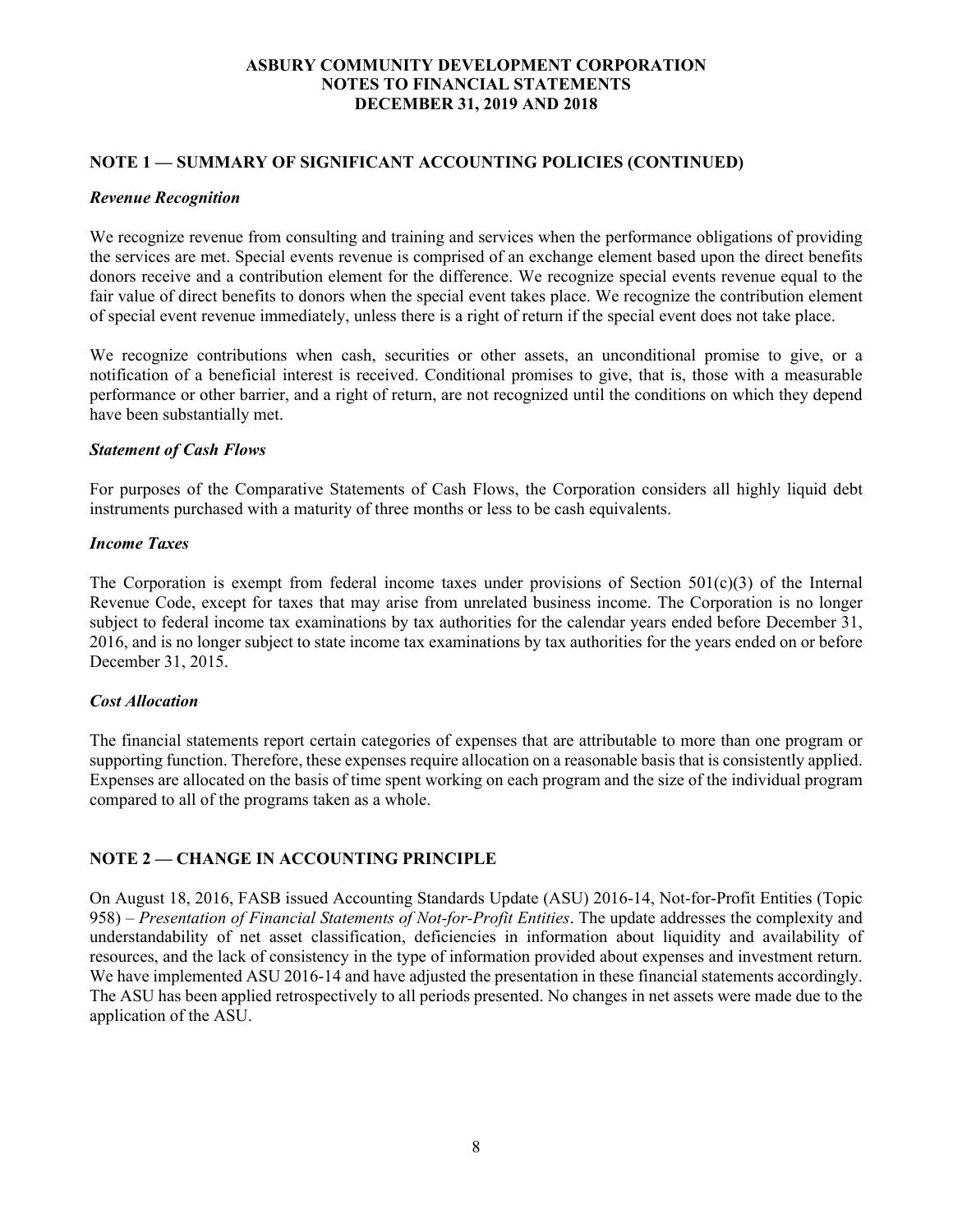#### **NOTE 2 — CHANGE IN ACCOUNTING PRINCIPLE (CONTINUED)**

FASB Accounting Standards Codification Topic 606, *Revenue from Contracts with Customers*, as amended supersedes nearly all GAAP revenue recognition guidance. These standards establish a new contract and controlbased revenue recognition model, change the basis for deciding when revenue is recognized over time or at a point in time, and expand disclosures about revenue. Topic 606 is required to be implemented for accounting periods beginning after December 15, 2018 and was in effect for the Corporation for the year ended December 31, 2019. The financial statements for the prior year were evaluated for this implementation, no changes were required.

#### **NOTE 3 — PROPERTY AND EQUIPMENT**

Property and equipment consists of the following at December 31, 2019 and 2018:

|                                     | 2019 |         | 2018 |         |
|-------------------------------------|------|---------|------|---------|
| Land                                | \$   | 12,665  | \$   | 9,126   |
| Land Improvements                   |      | 17,430  |      | 17,430  |
| <b>Buildings</b>                    |      | 30,265  |      | 30,265  |
| Equipment                           |      | 31,538  |      | 39,643  |
| Hoop Houses                         |      | 48,626  |      | 48,626  |
| Vehicles                            |      | 12,576  |      | 9,576   |
| <b>Total Property and Equipment</b> |      | 153,100 |      | 154,666 |
| Less: Accumulated Depreciation      |      | 34,525  |      | 19,768  |
| Property and Equipment, Net         | \$   | 118,575 | \$   | 134,898 |

Depreciation expense was \$16,628 for the year ended December 31, 2019 and \$10,867 for the year ended December 31, 2018.

#### **NOTE 4 — RELATED PARTY TRANSACTIONS**

The Corporation conducts its business out of Asbury United Methodist Church, and the fair market value for the usage of these facilities was considered to be \$3,000 per month in 2019 and \$3,000 per month in 2018. Asbury United Methodist Church donates some of the usage of these facilities while the Corporation covers the rest of the fair market value with monthly rent payments to Asbury United Methodist Church which started on October 1<sup>st</sup>, 2017. The Corporation records this donation as Gifts in Kind – Goods at \$2,000 monthly, except for three months where it was recorded at \$1,000, in 2019 and \$1,000 monthly in 2018. Total in-kind donations were \$21,000 for the year ended December 31, 2019 and \$12,000 for the year ended December 31, 2018. The Corporation paid \$2,000 or \$1,000 monthly, depending on cash flow, to Asbury United Methodist Church for rent for the years ended December 31, 2019 and December 31, 2018. Total rent paid was \$15,000 for the year ended December 31, 2019 and \$24,000 for the year ended December 31, 2018. The amount payable from the Corporation to Asbury United Methodist Church was \$0 at December 31, 2019 and December 31, 2018.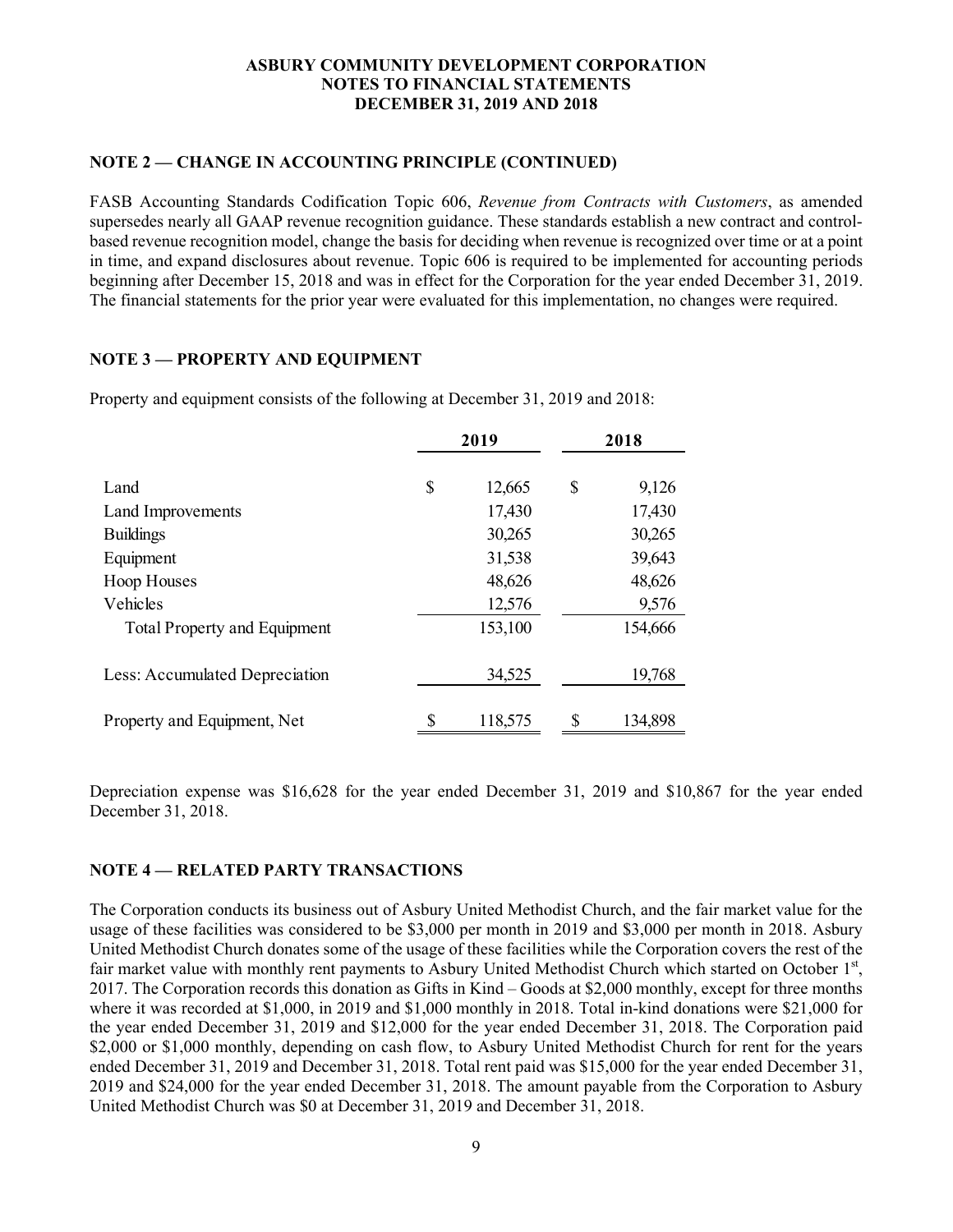#### **NOTE 4 — RELATED PARTY TRANSACTIONS (CONTINUED)**

Asbury United Methodist Church also donates staff time to the administrative and program functions of the Corporation, and the amount donated is based on time spent working for the Corporation. For the year ended December 31, 2019, \$20,594 of the Gifts in Kind – Labor came from Asbury United Methodist Church and for the year ended December 31, 2018, \$25,338 of the Gifts in Kind – Labor came from Asbury United Methodist Church.

During 2018, the Corporation loaned \$29,488 to Asbury United Methodist Church for lighting upgrades in a shared space. Asbury United Methodist Church was expected to make monthly payments of \$2,200, \$20 of which would be interest. The loan was expected to be paid off with a balloon payment by August 1, 2019. As of December 31, 2019 the loan receivable had been paid off. A new loan of \$3,853 was created when Asbury CDC paid for some of the church's expenses.

#### **NOTE 5 — LONG TERM DEBT**

During 2018, the Corporation financed the purchase of a tractor. The amount financed was \$25,060 with a 0% annual interest rate. During 2019, that tractor was stolen, so a new tractor was purchased and financed. The amount financed was \$21,152 with a 0%. As of December 31, 2019 the Corporation still had \$18,332 outstanding on the loan with \$0 interest paid. The Corporation's future obligations concerning the loan are as follows:

|      | Amount      |  |  |  |
|------|-------------|--|--|--|
| Year | Due         |  |  |  |
| 2020 | \$<br>4,230 |  |  |  |
| 2021 | 4,230       |  |  |  |
| 2022 | 4,230       |  |  |  |
| 2023 | 4,230       |  |  |  |
| 2024 | 1,412       |  |  |  |
|      |             |  |  |  |
|      | 18,332<br>S |  |  |  |

#### **NOTE 6 — LIQUIDITY AND AVAILABILITY OF FINANCIAL ASSETS**

The following reflects the Corporation's financial assets as of the balance sheet date, reduced by amounts not available for general use because of contractual or donor-imposed restrictions within one year of the balance sheet date.